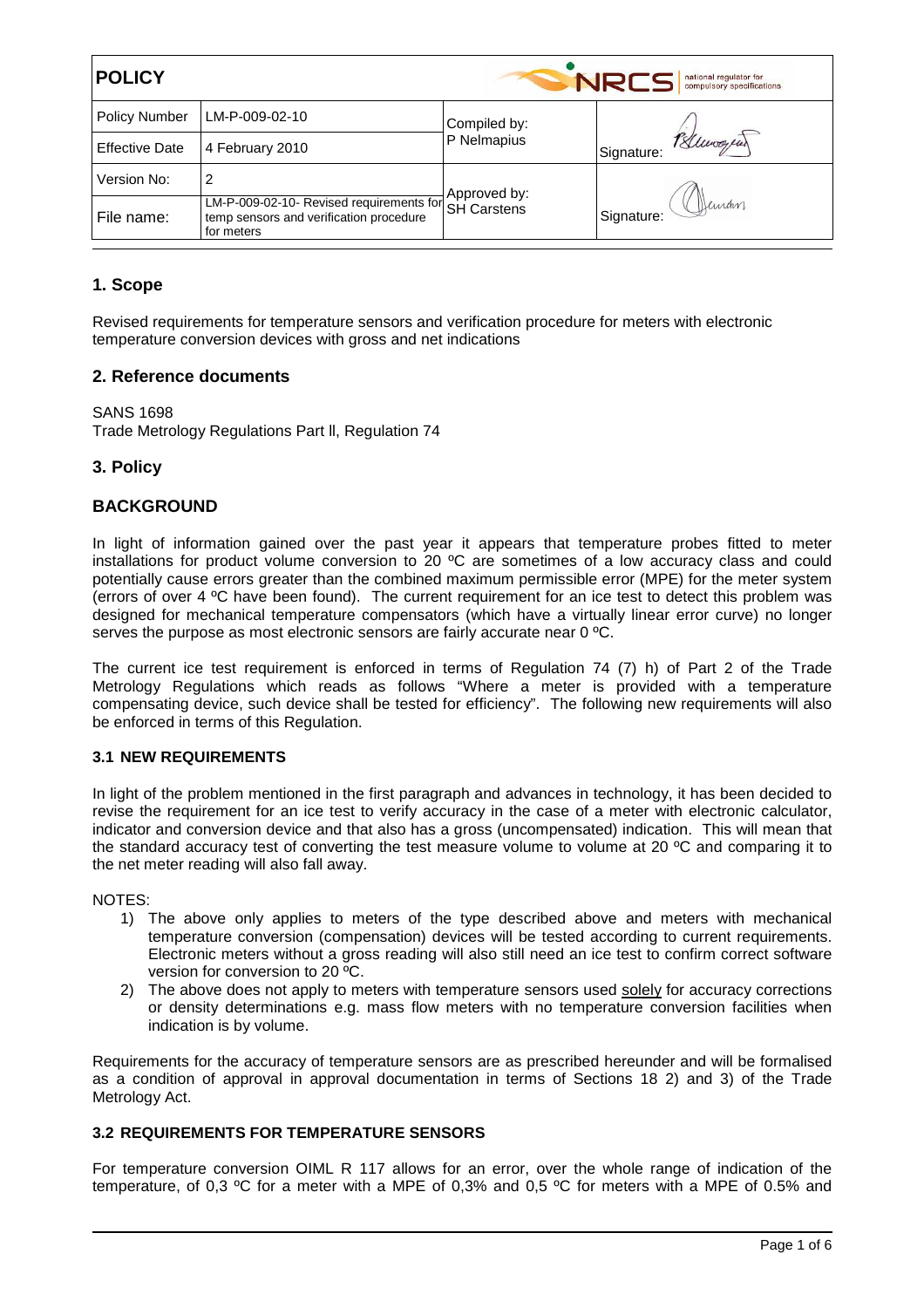| <b>POLICY</b><br><b>NRCS</b><br>national regulator for<br>compulsory specifications |                                                                                                               |              |                         |  |
|-------------------------------------------------------------------------------------|---------------------------------------------------------------------------------------------------------------|--------------|-------------------------|--|
| <b>Policy Number</b>                                                                | LM-P-009-02-10                                                                                                | Compiled by: |                         |  |
| <b>Effective Date</b>                                                               | 4 February 2010                                                                                               | P Nelmapius  | Bluwayear<br>Signature: |  |
| Version No:                                                                         | 2                                                                                                             | Approved by: |                         |  |
| File name:                                                                          | LM-P-009-02-10- Revised requirements for SH Carstens<br>temp sensors and verification procedure<br>for meters |              | Deman<br>Signature:     |  |

above. This means that with our current MPE of 0,25 % the temperature sensed and indicated by meter should not have an error greater than 0,3 ºC.

However, we intend to move to an MPE of 0,5 % with the adoption of OIML R117 and the following requirements are therefore specified for temperature sensors:

- 3.2.1 A sensor fitted to an installation for the purpose of temperature conversion to 20 °C shall be of an accuracy class that will ensure a maximum permissible error over its range of 0,5 ºC with a linearity deviation of not more than 0,5 ºC. This applies to new installations and all replacement sensors fitted to currently verified meters.
- 3.2.2 Accuracy class A or equivalent sensors shall be used. The accuracy class of the sensor shall be a condition of approval and shall be included in the pattern description as well as the manner in which the class shall be marked so that it is easily legible.
- 3.2.3 The installation of temperature sensors shall be such that they may be removed without disconnection from any electronic circuitry. It will be acceptable for temperature sensors, built into the measurement transducer and not removable without disconnection, to be removed according to manufacturers specifications for the prescribed tests. Should a measurement transducer have a built in temperature sensor that can not easily be removed during verification the requirements in the first paragraph of clause 4 will be applied. As tampering or replacement of sensors could affect the metrological integrity of the meter, sensors shall be sealed in position at the time of verification of the meter so that the sensor can not be removed or be disconnected from the electronic circuitry without rendering the meter unverified.

## **4 VERIFICATION TEST METHODS**

The following tests apply to all meters with electronic calculators, indicators and conversion devices and that also have a gross (uncompensated) indication. Should a measurement transducer have a built in temperature sensor that can not easily be removed during verification, alternative methods of verifying accuracy of temperature conversion shall be agreed at the time of type approval and be included in the certificate of approval as a condition of approval.

#### **4.1 Accuracy of measurement test**

This follows the normal steps for meters without conversion devices as the gross meter reading is used. This means that the accuracy of conversion at all test temperatures (each flow rate) will not be verified during accuracy tests and the temperature sensor will need separate verification. The accuracy of measurement of the meter (before temperature conversion) shall be verified as follows:

- 4.1.1 Set up test measure and wet as normal.
- 4.1.2 Insert standard thermometer into meter thermometer well or, if one is not provided, remove meter temperature probe and insert standard thermometer into the well. NOTE: If the thermometer well is not vertical to allow insertion of temperature transfer liquid e.g. glycerine, some other transfer method should be used e.g. tin foil.
- 4.1.3 Determine the density of the product at 20 °C and ensure that it is correctly entered in the meter conversion device.

NOTE: The correct density in the meter will only be required during the conversion accuracy test but it should be entered at this stage to avoid changing parameters during the test.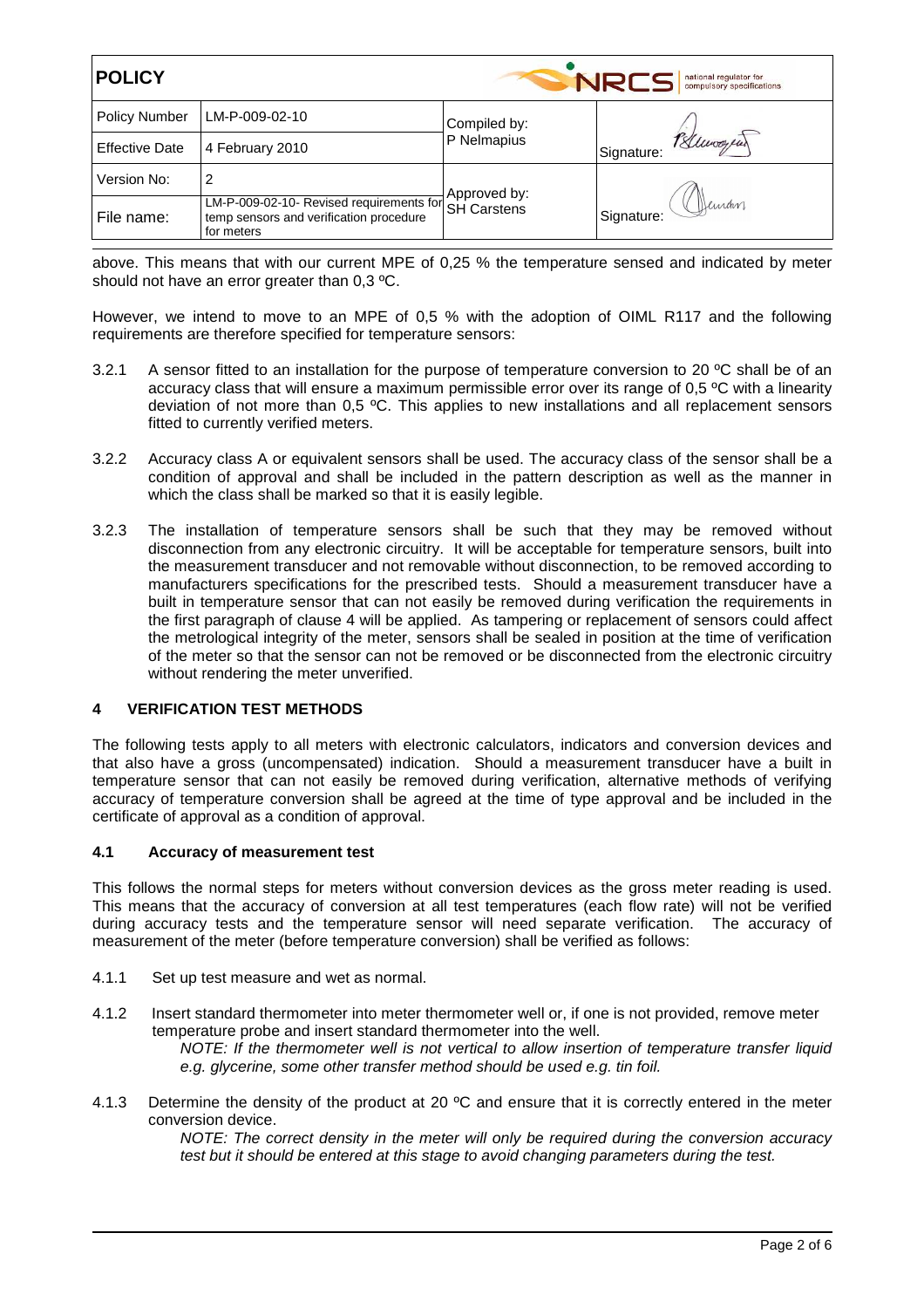| <b>POLICY</b><br>NRCS<br>national regulator for<br>compulsory specifications |                                                                                                               |              |                         |
|------------------------------------------------------------------------------|---------------------------------------------------------------------------------------------------------------|--------------|-------------------------|
| <b>Policy Number</b>                                                         | LM-P-009-02-10                                                                                                | Compiled by: |                         |
| <b>Effective Date</b>                                                        | 4 February 2010                                                                                               | P Nelmapius  | Bluwayear<br>Signature: |
| Version No:                                                                  | 2                                                                                                             | Approved by: |                         |
| File name:                                                                   | LM-P-009-02-10- Revised requirements for SH Carstens<br>temp sensors and verification procedure<br>for meters |              | Deman<br>Signature:     |

- 4.1.4 Complete test sheet 38 (for meters without temperature compensation) (see annex A) with the meter details and density of the product at 20 ºC as determined in 4.1.3.
- 4.1.5 Carry out the normal runs while monitoring the meter temperature during each run to determine the average for the run.
- 4.1.6 Complete test sheet 38 to correct the measure reading for thermal expansion of the shell and convert to product temperature at the time of measurement by the meter (difference between meter and test measure temperatures).
- 4.1.7 Compare the corrected measure reading to the gross meter reading and calculate the measurement error for each test run.

## **4.2 Accuracy of temperature sensor test**

This test shall be carried out at the time of all verifications (Initial [when new], Subsequent [in use] and after repair). It shall also be carried out on electronic meters that do not have gross indications i.e. where the tests in 4.1 and 4.3 can not be used and they are tested by means of the ice test and comparing the measure volume converted to volume at 20<sup>'o</sup>C with the net meter reading during the accuracy of measurement test.

The following procedure shall be used:

Remove the meter temperature sensor (if not already done for the basic accuracy test) and verify it against a calibrated standard thermometer, with a resolution of not greater than 0,2 °C, at a low temperature of below 5 °C, at ambient water temperature and at a high temperature of above 40 °C. Taking the error on the standard thermometer into consideration verify that any error on the meter temperature indication does not exceed 0,5 ºC. Record the results on the form provided in annex B.

Should the meter be used for artificially heated products this test shall be carried out at below 15 °C, the maximum temperature to which the liquid is normally heated and a temperature approximately halfway in between 15 ºC and the maximum.

NOTE: It is imperative that the meter temperature sensor (probe) and the standard thermometer are next to one another (touching) and do not touch the side of the receptacle containing the water (ice, ambient or hot). Sufficient time must be allowed for the electronic temperature sensor to stabilise at the test temperature.

#### **Verification of correct software for conversion to 20 ºC**

This test need only be carried out at the time of initial verification or when software is changed after initial verification.

The following procedure shall be used:

When the temperature sensor and standard thermometer are stabilised at the low temperature of below 5 ºC in 4.2, reset the meter to zero and deliver at least 500 L of product. Using the test sheet in annex C, convert the gross volume indicated by the meter to net volume at 20ºC by means of the temperature indicated by the standard thermometer and the applicable correction factor from IP Petroleum Measurement Table B. Verify that the calculated volume does not differ from the indicated net volume by more than 0,25%.

For artificially heated liquids this test shall be carried out at the maximum temperature test in 4.2.

NOTE: Ensure that the density of the product at 20 °C is correctly set in the meter conversion device.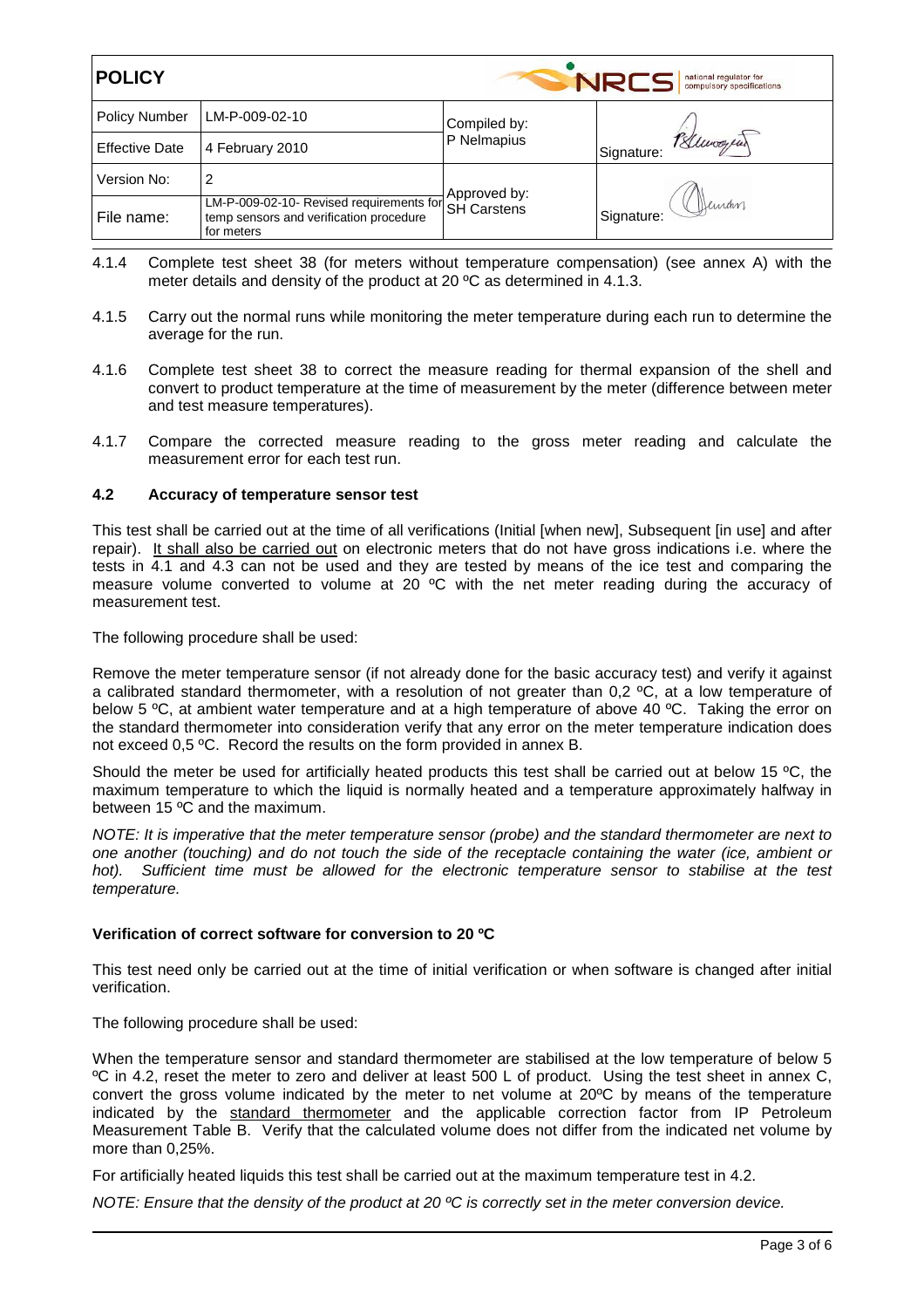| <b>POLICY</b><br><b>NRCS</b><br>national regulator for<br>compulsory specifications |                                                                                                               |              |                         |  |
|-------------------------------------------------------------------------------------|---------------------------------------------------------------------------------------------------------------|--------------|-------------------------|--|
| <b>Policy Number</b>                                                                | LM-P-009-02-10                                                                                                | Compiled by: |                         |  |
| <b>Effective Date</b>                                                               | 4 February 2010                                                                                               | P Nelmapius  | Bluwayear<br>Signature: |  |
| Version No:                                                                         | 2                                                                                                             | Approved by: |                         |  |
| File name:                                                                          | LM-P-009-02-10- Revised requirements for SH Carstens<br>temp sensors and verification procedure<br>for meters |              | Deman<br>Signature:     |  |

## **Record keeping**

The completed test sheets in annex A, annex B and annex C shall be kept as data records. The verification status (new, repaired or in use) shall be clearly documented as per SANS 10378.

## **IMPLEMENTATION POLICY**

These requirements and procedures shall come into effect on 1 January 2006. From this date the following time schedule and provisions shall apply.

The new verification procedures shall be incorporated into quality systems and applied (including any training that may be required by verification officers) within a period of 90 days.

For a period of 15 months a meter having a temperature reading verified and found to be outside the prescribed tolerance of 0,5 ºC due to an inaccurate temperature sensor, may be verified if the error at below 5 ºC is within the tolerance of 0,5 ºC i.e. it would still pass the traditional ice test.

Such verification is restricted to a maximum period of 30 days within which the inaccurate temperature sensor shall be replaced. At the time of replacement the requirements of sub – clauses 3.1, 3.2 and 3.3 shall be met and the test in 4.2 carried out whereafter a verification officer shall issue a supplementary certificate according to the requirements of his/her quality system.

The 15 month period (12 months after actual implementation) will allow for all meters to be verified and faulty sensors replaced.

After the 15 month period meters found to have an inaccurate temperature reading shall be rejected until repaired as per the requirements of Sections 13A and 25 of the Trade Metrology Act.

The changes in procedure do not affect the registration of verification officers and they must still be registered to verify temperature compensated meters and know how to complete the relevant test sheets.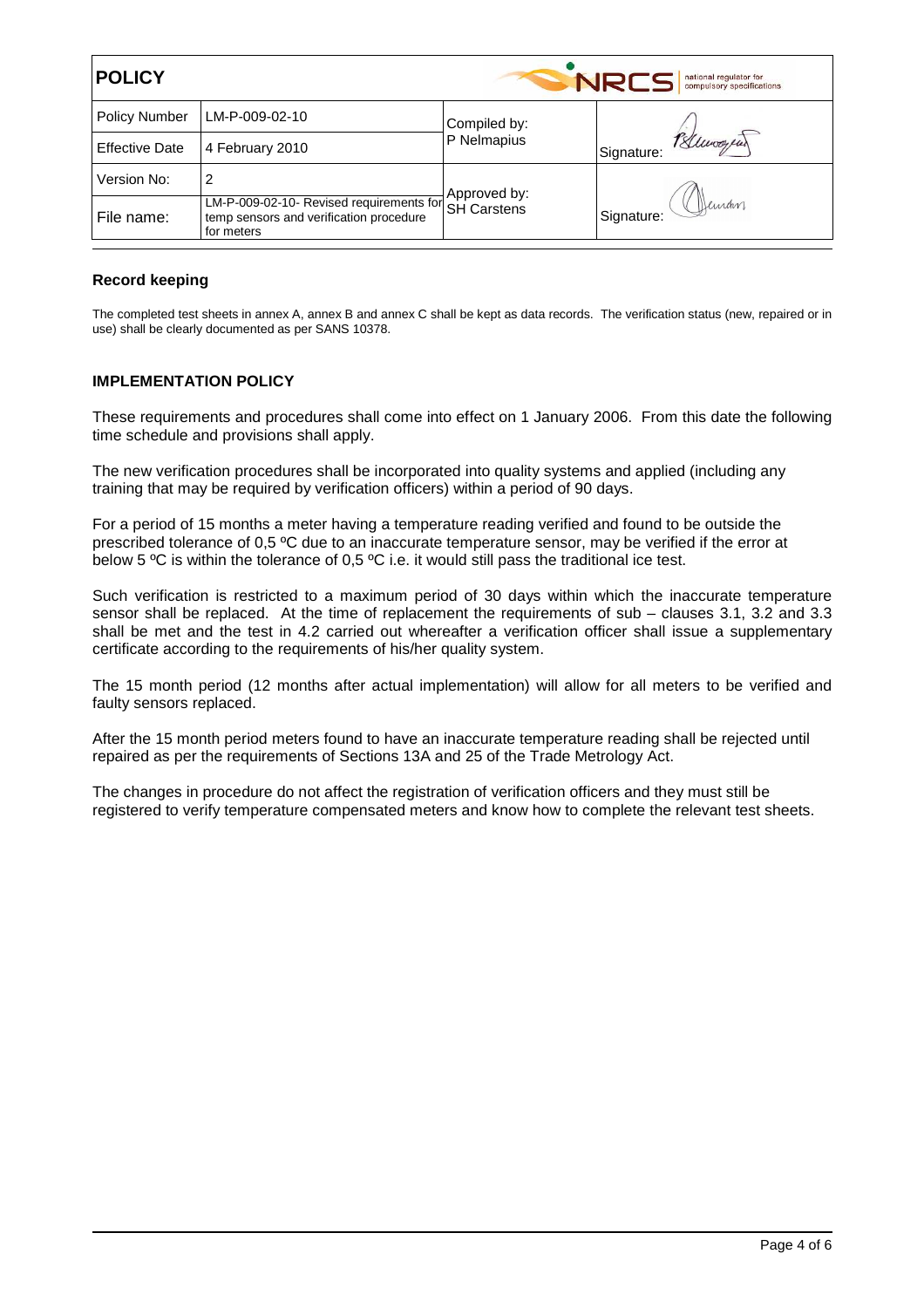| <b>POLICY</b><br>NRCS<br>national regulator for<br>compulsory specifications |                                                                                                               |              |                         |  |
|------------------------------------------------------------------------------|---------------------------------------------------------------------------------------------------------------|--------------|-------------------------|--|
| <b>Policy Number</b>                                                         | LM-P-009-02-10                                                                                                | Compiled by: |                         |  |
| <b>Effective Date</b>                                                        | 4 February 2010                                                                                               | P Nelmapius  | Bluwayear<br>Signature: |  |
| Version No:                                                                  | 2                                                                                                             | Approved by: |                         |  |
| File name:                                                                   | LM-P-009-02-10- Revised requirements for SH Carstens<br>temp sensors and verification procedure<br>for meters |              | Deinam<br>Signature:    |  |

# **Annex A Test Sheet SA 38**

| <b>TEST SHEET: SA38</b>                                                                                                               |  |                              |                          |  |  |  |
|---------------------------------------------------------------------------------------------------------------------------------------|--|------------------------------|--------------------------|--|--|--|
| TEST SHEET FOR METERS (WITHOUT A TEMPERATURE COMPENSATOR) TESTED AGAINST<br>AN OPEN TEST MEASURE                                      |  |                              |                          |  |  |  |
| <b>METER MODEL:</b>                                                                                                                   |  | PRODUCT:                     |                          |  |  |  |
| <b>SERIAL NUMBER:</b>                                                                                                                 |  |                              | <b>OBSERVED DENSITY:</b> |  |  |  |
| MAX. RATE OF FLOW:<br>(MARKED)                                                                                                        |  | <b>OBSERVED TEMPERATURE:</b> |                          |  |  |  |
| DATE:                                                                                                                                 |  | DENSITY AT 20°C:             |                          |  |  |  |
| RATE OF FLOW OF TEST                                                                                                                  |  |                              |                          |  |  |  |
| 1. Test measure reading                                                                                                               |  |                              |                          |  |  |  |
| 2. Test measure temperature (average) when reading is<br>taken                                                                        |  |                              |                          |  |  |  |
| 3. Item 1 corrected for thermal expansion of shell:<br>Item 1 [1 + (Item $2 - 20$ °C) x coefficient of expans ion of<br>the material] |  |                              |                          |  |  |  |
| 4. Factor for conversion of volume at test<br>measure temperature to 20°C (Selected from TABLE B)                                     |  |                              |                          |  |  |  |
| 5. Meter temperature during test run                                                                                                  |  |                              |                          |  |  |  |
| 6. Factor for conversion of volume at meter temperature<br>to temperature at 20°C (Selected from TABLE B)                             |  |                              |                          |  |  |  |
| 7. Item 3 converted to volume at meter temp:<br>Item $3 \times$ Item $4$<br>Item 6                                                    |  |                              |                          |  |  |  |
| 8. Meter counter reading                                                                                                              |  |                              |                          |  |  |  |
| 9. Meter error (Item 7 - Item 8)                                                                                                      |  |                              |                          |  |  |  |
| 10. Percentage meter error:<br>Item 9 x 100<br>Item 8                                                                                 |  |                              |                          |  |  |  |
|                                                                                                                                       |  |                              |                          |  |  |  |
| TESTED BY:                                                                                                                            |  |                              | DATE:                    |  |  |  |